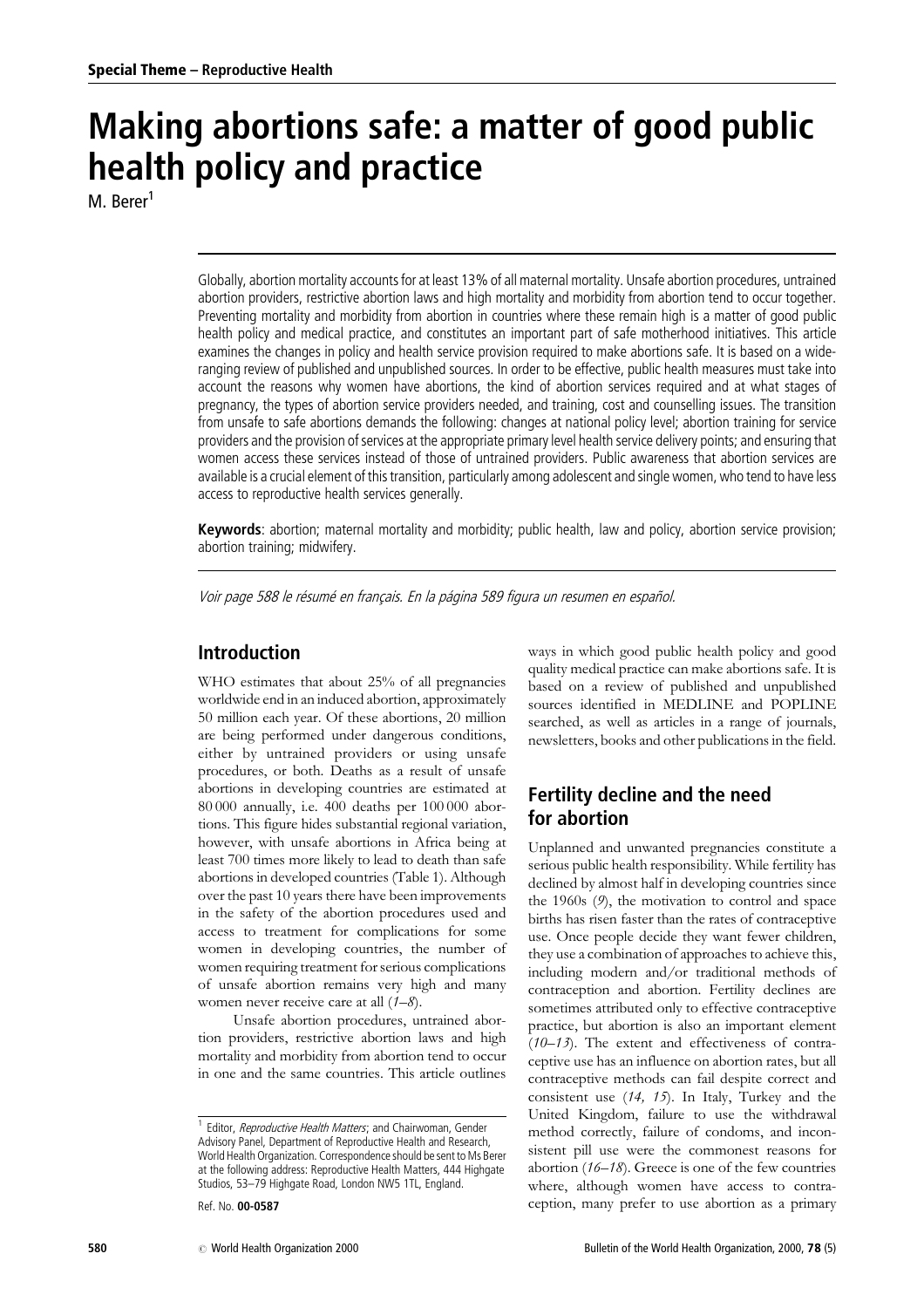method of birth control (19). This has also been the case in the Russian Federation, the former Yugoslavia  $(20)$  and many of the countries of the former Soviet Union, where lack of access to contraceptive methods as well as preference for abortion as a method have contributed to high abortion rates.

The increasing gap between age at menarche and age at marriage means that there is a longer period during which single women may have an unwanted pregnancy. Lack of access to family planning services for young and single women greatly contributes to the rate of abortions. In Argentina, Chile, Ghana, Kenya and Viet Nam, single women with unwanted pregnancies describe poor communication with partners on sexuality, poor knowledge of fertility and contraception, low contraceptive use rates and/ or irregular and ineffective use of contraceptive methods (21-26).

Increased use of condoms, rather than of a more efficacious contraceptive method, particularly among those who need dual protection from both sexually transmitted diseases and unwanted pregnancy, can also result in higher abortion rates (27). Higher abortion rates are often considered a negative outcome of condom use but, if rates of sexually transmitted diseases, especially human immunodeficiency virus (HIV) infection, are reduced by the use of condoms, this should be seen as a positive outcome and good public health policy, provided abortion is safe.

Most women use contraception — and abortion when necessary - because they want to be good mothers to the children they already have (28). Some women are simply not ready or able to have children, and a small but growing number, whose position deserves respect, do not wish to have children at all (29). Concerns about women's health, family welfare and poverty are common reasons for abortion, especially among women with several children (14, 30, 31).

In Asian countries, the rate of abortions has been directly influenced by national population policies. In China, after the one-child policy came into effect, there was a great increase in the number of abortions (32). Similarly, in Viet Nam, the abortion rate is influenced by the two-child policy, the desire for smaller families and inadequate contraceptive services  $(33)$ . In China, including the Province of Taiwan, and the Republic of Korea, preference for sons also influences decisions about abortions in the context of small family norms (34).

Even in countries where contraceptive prevalence is very high, there are still unplanned pregnancies and abortions. The Netherlands, with a small family norm, has a comprehensive programme of sex education, good contraceptive and emergency contraceptive services and safe, legal abortion services: as few as 6% of first births may be unplanned and the abortion rate is one of the lowest in the world (at 6 per 1000 in 1994, compared with 26 per 1000 in the USA) — yet abortion remains a necessary part of fertility control (35).

#### Table 1. Mortality from unsafe abortions  $(3)$

| Region                    | Mortality per 100 000 abortions |
|---------------------------|---------------------------------|
| Latin America             | 119                             |
| South and South-East Asia | 283                             |
| Africa                    | 680                             |
| Developing countries      | 400                             |
| Developed countries       | $0.2 - 1.2$                     |

# The transition from unsafe to safe abortions

A range of positive steps has been taken to reduce deaths and morbidity from abortion in a growing number of countries over the past 15 years. Since 1980, abortion laws have been liberalized in some form in Albania, Algeria, Barbados, Belgium, Botswana, Bulgaria, Burkina Faso, Cambodia, Canada, China (Province of Taiwan), Czechoslovakia, Spain, Ghana, Greece, Guyana, Hungary, Indonesia, Malaysia, Mongolia, Pakistan, Romania, South Africa, Spain, and Turkey  $(36-43)$ . In other countries there have been attempts to change highly restrictive abortion laws and/or major national debates on abortion  $(37, 57)$ 44-48). In Brazil, for example, Congress considered 46 bills on abortion between 1946 and 1995; 13 of 16 bills over the period 1991-95 were favourable towards making abortion legal under some circumstances (49).

Even in the absence of legal change, it has become easier for women to obtain treatment for abortion complications in large hospitals, at least in urban areas. The high cost and poor quality of care available in many developing country public hospitals is also being addressed. Manual vacuum aspiration techniques are finally beginning to replace dilatation and curettage as the standard of care for incomplete abortion; which in itself reduces complications (18, 50, 51). Furthermore, there are more abortion providers who have received some training and have greater awareness of safer procedures and practices so that, for example, in Bangladesh there are fewer serious complications and deaths than there were 10 years ago  $(7)$ .

In some countries, women themselves are starting to use safer methods for self-induced abortions, in particular, intravaginal application of the prostaglandin misoprostol, resulting in fewer complications and shorter hospital stays. This has been well documented in Brazil (52-56) and is thought to be common elsewhere in the region  $(57)$ . Such changes have succeeded in reducing at least some of the more appalling examples of morbidity and mortality arising from the insertion of sticks, roots and sharp instruments into the uterus.

Measures carried out on a project basis, however, may not have an impact on public health. For example, in Latin America successful pilot projects to improve the quality of post-abortion care have not always been scaled up or sustained (58). Real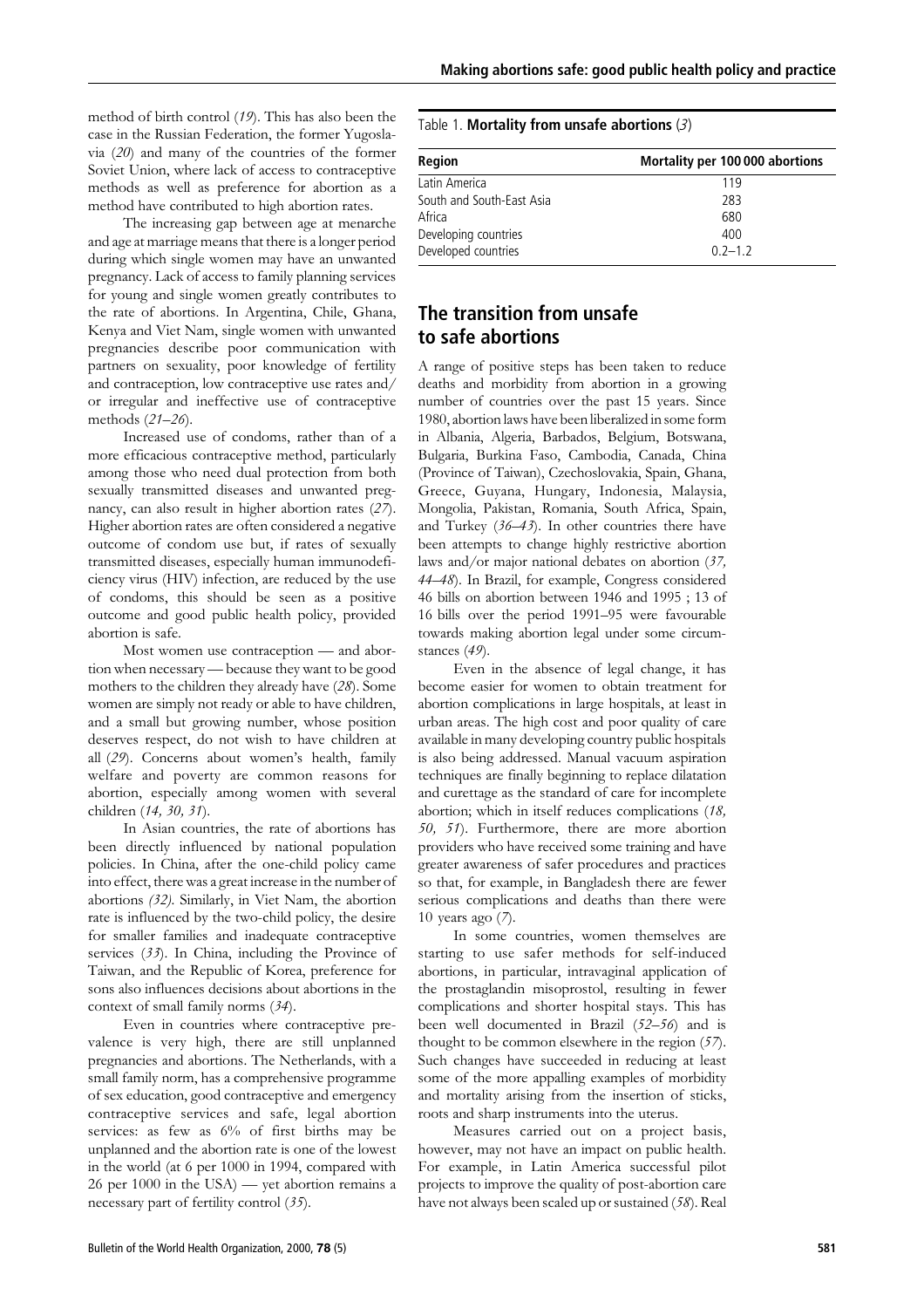progress is dependent on legal and other changes in national policy and practice.

## The need to legalize abortion

Making abortion legal is an essential prerequisite to making it safe. In this respect, changing the law does matter and assertions to the contrary are ill conceived and unsupported in practice. Although, in many countries, trends towards safer abortion have often occurred prior to or in the absence of changes in the law, legal changes need to take place if safety is to be sustained for all women.

Safety is not only a question of safe medical procedures being used by individual providers. It is also about removing the risk of exposure and the fear of imprisonment and other punitive measures for both women and providers, even where illegal abortion is tolerated. Health professionals providing safe but clandestine abortion in urban Latin America have described a lack of medical support, the need for secrecy, as well as threats of violence, extortion and prosecution  $(5)$ . In Bolivia and Chile, the interrogation of women seeking treatment for abortion complications in public hospitals is or has been routine (30, 58). In Nigeria, illegal abortion carries a sentence of up to 14 years imprisonment except where the life of the woman is at risk  $(59)$ . Moreover, although illegal abortion has been tolerated in a number of countries over the past 10 years, arrests have been made without warning.

Safety is also about making sure that abortions will not be carried out by clandestine and unskilled providers who operate in situations that endanger women's lives, even if they have the best of intentions. A woman has little or no recourse when abortion is illegal, even if she is seriously injured, badly treated, refused pain relief, sent home in a poor condition, charged a large amount of money, or suffers any other form of negligence or malpractice. Continuing pregnancies following attempts at selfinduced abortion are not uncommon and women may need follow-up care for other reasons, but they may be impossible to contact because they have given a false address  $(60-62)$ .

Good laws and policies on abortion, in addition to being legal instruments, are a sign of public acceptance of fertility control and of women's need for abortion. They signify an acceptance of the limitations of contraception and contraceptive use, and of women's right to decide the number and spacing of their children. Further, they mark respect for and acknowledgement of women's responsibility as mothers. Not least, they indicate a public health awareness of the costs of dangerous abortions, not

only to women but also to their existing children, partners and families, and to health services and society as well.

Both the content of the law and the policy that defines how the law will be implemented matter. It is often in the "details" that service delivery is facilitated or blocked. Zambia (63) and India (64) are often erroneously cited as examples of why changing the law does not matter, as both are classified as countries where abortion is "legal" but where abortion mortality remains high. However, the term "legal" does not necessarily mean that the law is appropriate for the circumstances in which it must be implemented. Abortion mortality remains high in Zambia and India because of obstacles to putting the law into practice, including provider unwillingness, lack of training for providers, failure to authorize providers and facilities, and a lack of resources for and commitment to delivering good services at the primary care level. In Zambia, the law requires several doctors' signatures for an abortion when in most places there are few or no doctors and lack of resources is an important issue. One study found that legal abortion services were inaccessible or unacceptable to schoolgirls, among whom more than half of abortion deaths were occurring, because providers did not respect confidentiality. The young women were apparently required to reveal who made them pregnant, which they were unwilling to do, and feared being expelled from school (63). Abortion was legalized in India for broad social and medical reasons in 1972, when experience in providing safe abortions was more limited. Today, many of the annual 6.7 million abortions performed in the country are still carried out by untrained providers in unapproved sites. Approved abortion clinics are concentrated in the cities (64), and are unevenly distributed. A total of 16–32% of approved primary health centres in four states have never offered abortions since they lack trained providers and functioning equipment. In one state, acceptance of sterilization following abortion has been required  $(65)$ , although this is not stipulated in law. Furthermore, women are often expected to attend without an appointment, and if the clinic is too busy they are told to come back another day, again without an appointment. Women may also be charged for an abortion according to the numbers of weeks of pregnancy, although the procedure is supposed to be free (T.K. Sundari Ravindran, personal communication, 1997). Thus, women may be discouraged or prevented from seeking bona fide services in ways never intended by the law.

# **Changing laws and policies**

To make abortion safe, restrictive laws need to be annulled, amended or replaced; traditional and, in some cases, religious laws may also require attention when legal change is being contemplated (66). Countries have taken three main routes to this end:

<sup>&</sup>lt;sup>a</sup> In one hospital in Brazil, 18% of 803 women giving birth had made unsuccessful attempts to abort  $(67)$ . Also in Brazil, a recent study of abortion failure after misoprostol use involving 42 infants with congenital abnormalities found these to be consistent with vascular disruption in the fetus in utero caused by contractions from the prostaglandin, although the association needs to be confirmed  $(62)$ .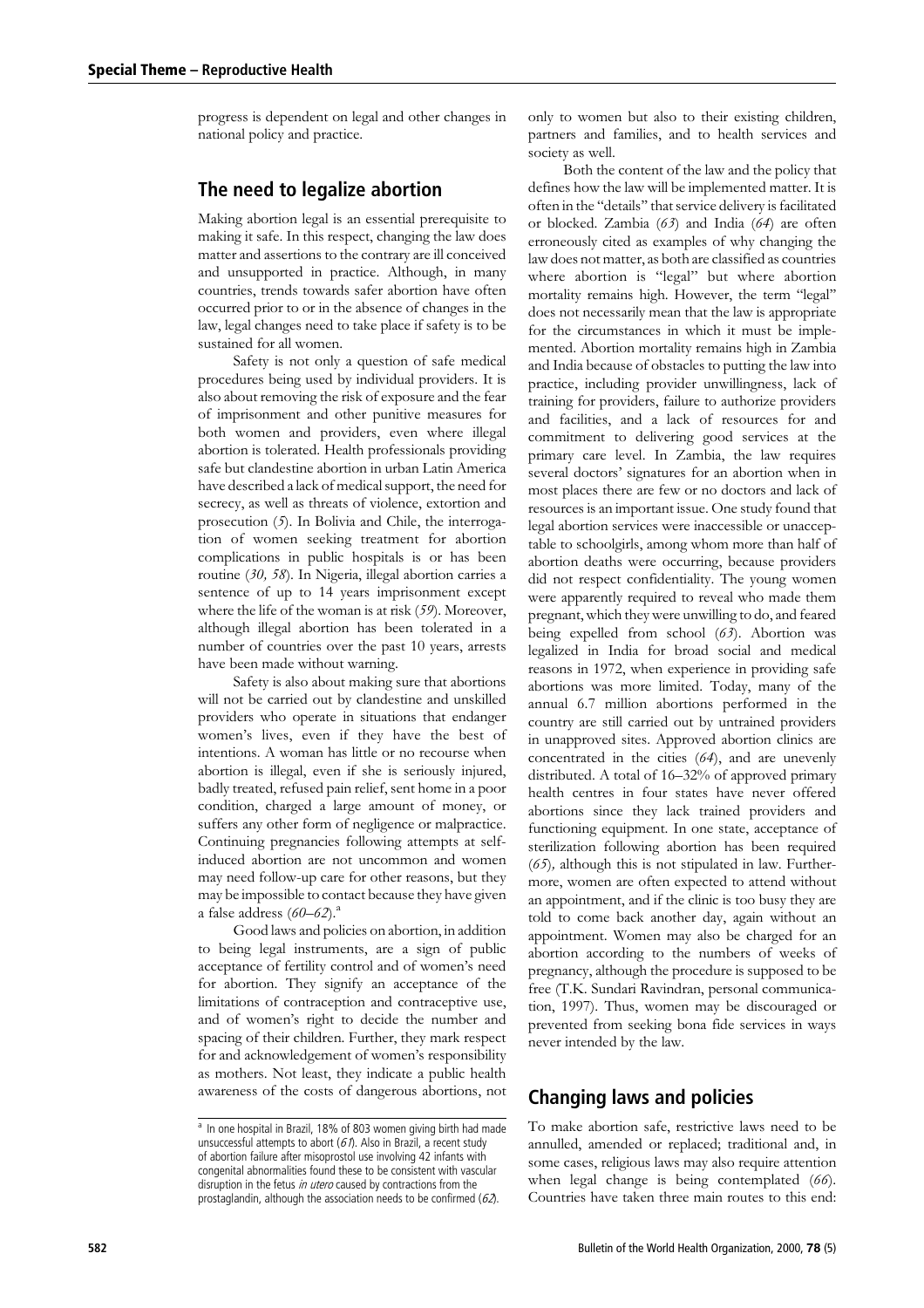liberalizing the existing law within the penal or criminal code; partially or fully legalizing abortion through a positive law or a court ruling; and decriminalizing abortion by taking it out of the law altogether. These changes have already occurred in almost all industrialized countries and are happening in a growing number of developing countries as well.

Different laws permit different combinations of individual choice and state commitment versus state control over abortion. Sweden has been described as having an "enabling" law, in that the state grants freedom of choice and provides the means to implement it. Ireland's law is "restrictive", in that the state both denies private discretion and discourages or forbids implementation; thus, Irish women often travel to the United Kingdom for abortions, while in most countries with such laws, abortions are performed clandestinely. The USA is described as having a "hindering" law, in that the state grants individual choice on abortion but provides no services. Israel, on the other hand, is said to have an "intrusive" law, wherein the state limits individual discretion by requiring approval for all abortions, but provides all abortions that have been approved  $(67)$ .

Abortion mortality and morbidity tend to be highest in countries where abortion laws are most restrictive. Many such laws originate from colonial times and are no longer operative in the countries that drew them up. Restrictive laws allow abortion only when a woman can be seen as a victim of circumstances. i.e. in a medical emergency or cases of fetal abnormality or following rape or incest (68). Yet the great majority of women need abortions for family planning reasons and on economic and social grounds.

The least fundamental form of abortion law reform is to add limited grounds for abortion to an already restrictive criminal law. In Ghana, for example, a 1960 law allowed abortion only to save a woman's life, while a 1985 amendment allowed abortion to protect a woman's physical or mental health as well as on juridical and fetal impairment grounds (37). However, in 1995 unsafe abortions and high abortion mortality were still common in Ghana  $(69)$ ; little had changed in practice.

Broader grounds for abortion, to achieve partial legalization, may be added to an existing law. For example, Malaysia now permits abortion within 120 days of conception when the continued pregnancy poses a threat to the woman's life or to her physical or mental health greater than would the termination of the pregnancy  $(70)$ . Since in the first trimester an induced abortion is always safer than pregnancy, such wording is open to liberal interpretation, as has occurred in the United Kingdom, although it can also be applied narrowly.

Canada is the only country to date that has decriminalized abortion entirely (37). In 1988, Canada's highest court struck down the federal law on abortion and the parliament did not replace it. Although there are abortion regulations at the state level, any recriminalization of abortion would be illegal. This represents the most complete form of normalization and de-politicization possible, bringing abortion in line with all other medical procedures and making good medical practice and quality of care in service provision the only issues involved. Any breaches of medical practice are punishable under other existing laws.

### Who decides and when

The earlier in pregnancy that an abortion takes place, the safer it is for the woman's health and the less complicated for the provider. Hence, on public health grounds, regulations that tend to delay the procedure should be avoided. Such regulations include putting the abortion decision into the hands of people other than the woman herself, weighting "conscientious objection" clauses in favour of providers who want to opt out, or requiring a waiting period between obtaining permission for and having an abortion.

In India the law requires a medical practitioner's authorization for an abortion. In addition, the public health services sometimes ask women for their husbands' signature of consent, even though this is not stipulated in law. In the Punjab, the High Court allowed a man to divorce his wife on grounds of cruelty because she had had two abortions against his wishes, which implies acceptance of husband consent  $(64, 65)$ . In 14 countries, <sup>b</sup> the husband's authorization is required  $(37)$ , and this can only be bypassed by a court or designated medical person, e.g. on health grounds. In contrast, South Africa's new law stipulates that the only consent required for abortion is that of the woman herself (40). Young women are required to have parental consent for abortion in 27 countries, most commonly in eastern and western European countries, but also in China, India and some states of the USA (36). Again, consent may be waived with a court's authority, but this is very burdensome. Under the new South African law, on the other hand, a medical practitioner or registered midwife must advise a young woman to "consult with her parents, guardian, family members or friends" but abortion is not denied if she does not  $(40)$ .

In countries where safe abortions are the norm. more than 90% of women have abortions in the first trimester of pregnancy.<sup>c</sup> Western European laws commonly allow abortion upon the woman's request in the first trimester of pregnancy, while in the second trimester the permission of one or more doctors or a designated medical committee is required and/or more restricted grounds pertain. Laws of this type were passed some 20-30 years ago, and along with good service delivery, have reduced abortion mortality and morbidity to a rarity  $(37)$ . One of the

<sup>&</sup>lt;sup>b</sup> Egypt, Guinea-Bissau, Iraq, Japan, Kuwait, Malawi, Morocco, Nicaragua, Republic of Korea, Saudi Arabia, Syria, Taiwan, Turkey, and United Arab Emirates.

c Weeks of pregnancy are sometimes measured from first day of last menstrual period (LMP) and sometimes from the estimated date when conception probably took place, which is about 2 weeks later. Sources are not always clear about the distinction. Abortions using vacuum aspiration can be undertaken up to 14 weeks LMP.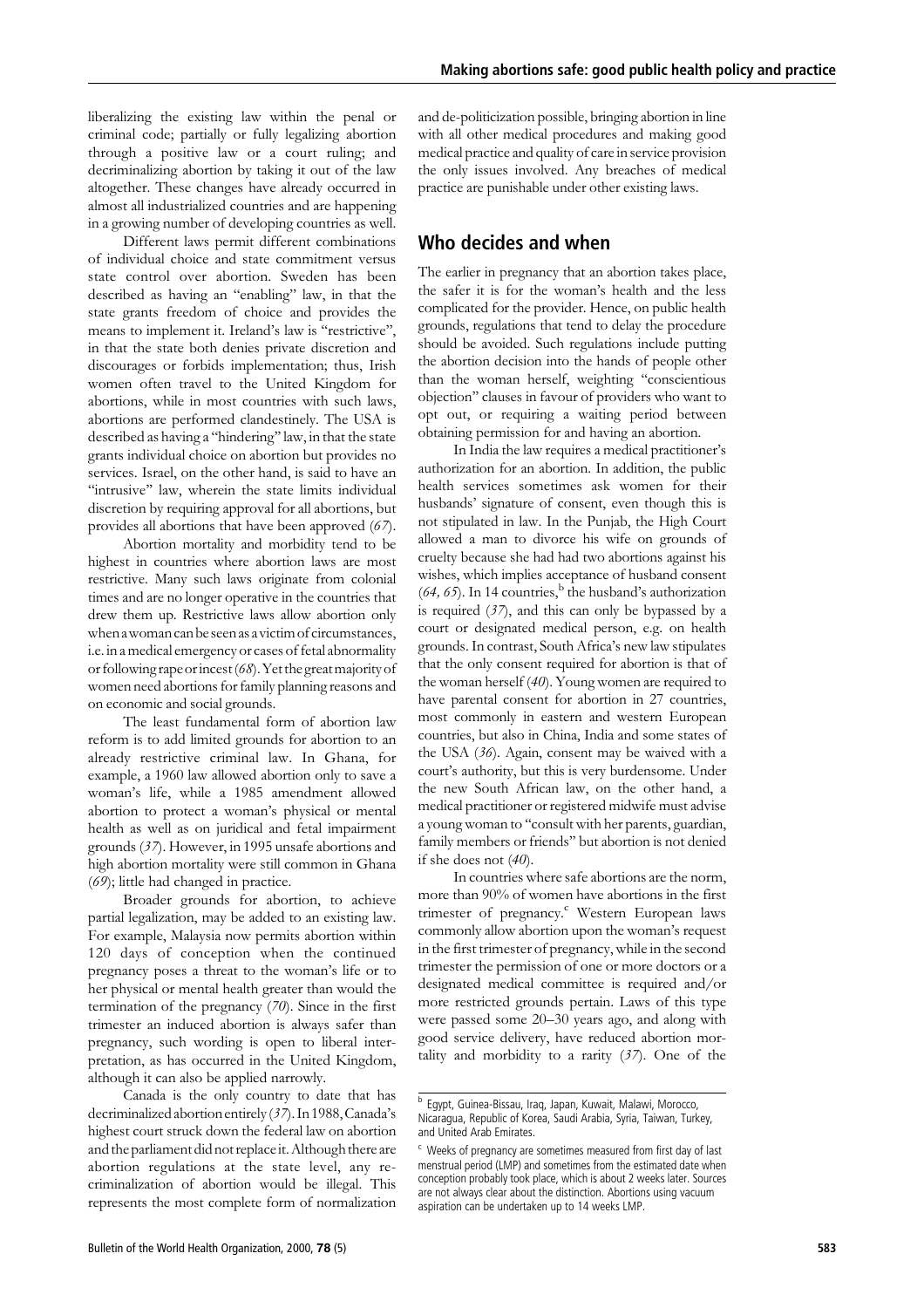unintended consequences, however, is the creation of a minority of excluded women who have difficulty obtaining second trimester abortions and may have to travel to another country for this. Moreover, fewer clinics offer second trimester procedures  $(71)$ .<sup>d</sup> Thus, obstacles and delays in obtaining abortions after 12 weeks often contribute to making the procedure later and more complicated than necessary.

Women who need abortions after the first trimester of pregnancy include the following: those who are not aware that they are pregnant or who deny the pregnancy until it begins to show (most often young women); those who think they are too old to get pregnant; those whose personal circumstances change dramatically during the pregnancy (e.g. the husband leaves or dies); those who develop medical reasons for abortion; and those who find out that the fetus is seriously damaged. Where abortion has previously been illegal and clandestine, women needing second trimester abortions also include those who are unaware that the law has changed, those living far from facilities, those who need more time to find out where to obtain a safe abortion, and those who have attempted self-induced abortion unsuccessfully and who have a continuing pregnancy.

Cuba is an early example of a developing country that legalized abortion on broad indications. In the context of sweeping changes in the country's health services in 1959, a 1936 law which had made abortion legal on grounds of serious risk to a woman's health was officially interpreted to encompass the WHO definition of "health" as a total state of well-being. Abortion services were extended to all obstetric-gynaecology hospitals. In 1979, when a new Penal Code was drafted, instead of specifying when abortion was legal, it specified when abortion was illegal: if it were carried out without the woman's consent or in other than hospital premises, if the provider failed to comply with established norms, or if it were carried out for profit. Since there were hospitals throughout the country providing abortions free, these conditions did not create obstacles for women. Furthermore, the law specified that menstrual regulation was not equivalent to abortion, since delay in menses may be due to causes other than pregnancy  $(72)$ .

South Africa's 1996 law is a more recent example, and has been accompanied by efforts to develop good service provision nationwide. However, it imposes incremental limits after the first trimester: a pregnancy may be terminated upon request of the woman during the first 12 weeks of pregnancy, but in weeks 13-20 termination must be approved by one medical practitioner and, after week 20, two medical practitioners (or one medical practitioner and a registered midwife) (40). These restrictions may prove problematic, especially in rural areas.

In Bangladesh, menstrual regulation is available only up to 10 weeks of pregnancy. A 1990 study of women seeking this treatment found that almost  $20\%$  were turned away because they were over this time limit  $(73)$ . Many others would not try to seek such services but go straight to an unregistered provider, probably an important source of continuing mortality and morbidity.

In Sweden, abortion is available at the woman's request up to 18 weeks of pregnancy and with the agreement of a medical board after that (74). This allows almost all abortions to be the woman's decision alone, a facilitating policy, which has developed on the basis of experience and an evolving awareness of women's needs on the part of medical professionals and policy-makers.

A medical board and individual medical practitioners can be either supportive or restrictive. However, by putting the decision into the hands of anyone except the woman who is seeking an abortion, countries risk perpetuating the need to seek unregistered providers and unsafe procedures, thus maintaining the public health problem they hoped to reduce. The examples of Sweden and Canada show that criminal law and complicated restrictions on abortion are not necessary. They offer unambiguous models, worth emulating.

#### **Striking a balance**

Some laws stipulate that health professionals can refuse to participate in a legal abortion on grounds of conscience. In Great Britain, this is the case unless the woman's life is at risk. Moreover, no one applying for a gynaecology post in Great Britain can be asked his or her views on abortion as part of the job interview, even if abortion provision appears on the job description. However, providers may opt out for less than conscientious reasons, leaving women vulnerable and putting the onus on them to find a provider, which can be difficult and time-consuming (81). In South Africa, a draft of the new law made it mandatory for anyone who objected on grounds of conscience to refer the woman to another provider, but this was omitted in the final text  $(75)$ , which says only that the woman shall be "informed of her rights" (40). A balanced law would protect both a true conscientious objection and a woman's right to obtain a legal abortion without delay. Nevertheless, some advocates argue that health professionals have an obligation to perform all socially sanctioned medical services, including abortion  $(76)$ . Similarly, it can be argued that abortions should be carried out by dedicated services and only those who are sympathetic to women's need for abortion should be employed in them, as a matter of quality of care and respect for women's feelings.

A certain proportion of women change their minds and decide to continue their pregnancies after having arranged for an abortion (77). This does not justify imposing a waiting period between arranging

 $\frac{d}{d}$  Some 2000 women from outside Great Britain had an abortion in England and Wales in 1997, almost all of them from countries where there is a first trimester limit for on-request abortions  $(71)$ .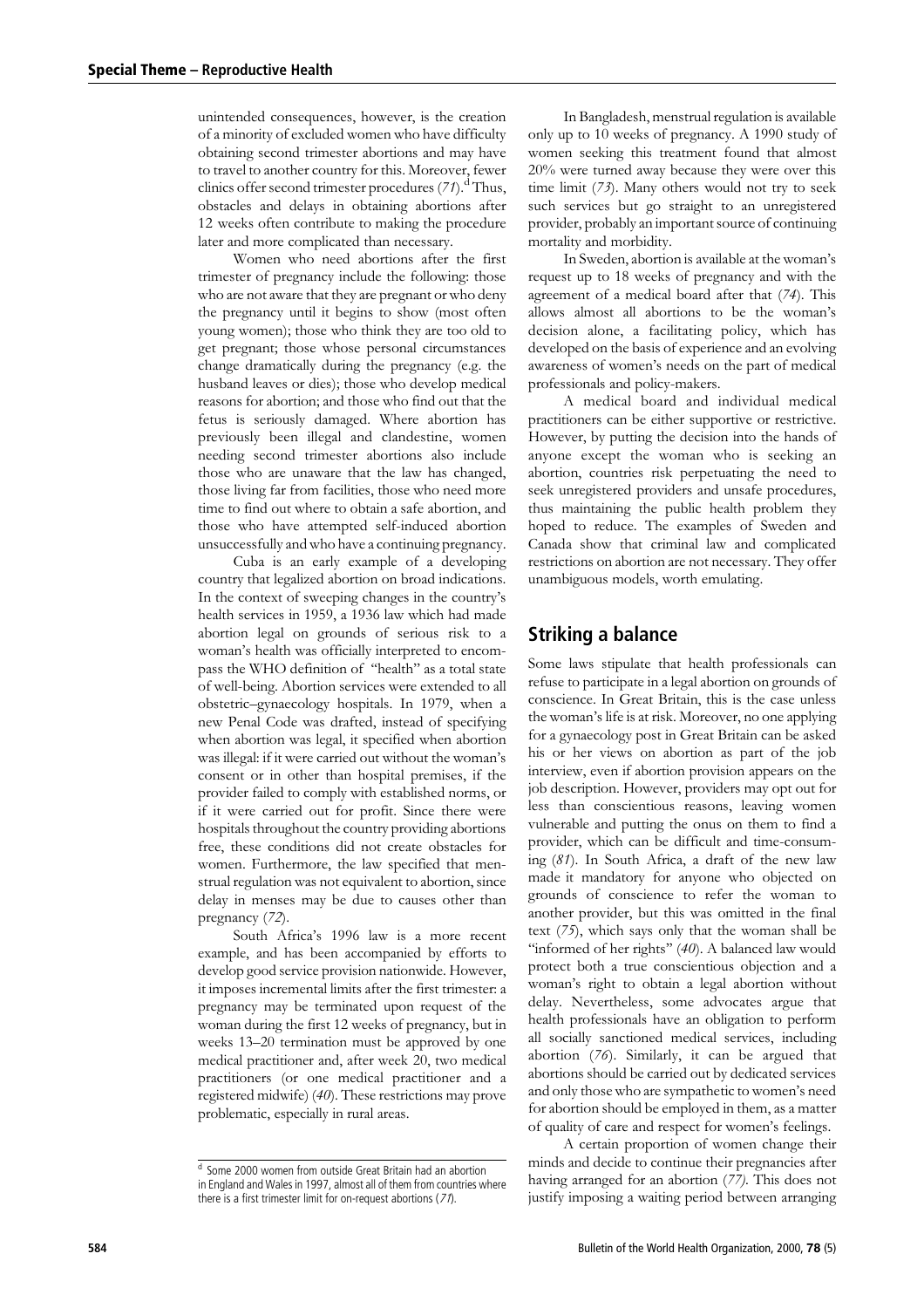an abortion and having the procedure, as is the case in France and the Netherlands, where this regulation is also meant to prevent women crossing their national borders for abortions.

Where counselling is to be provided, laws may specify what it should consist of and whether it is mandatory. Counselling can be directive, to try to influence or control a woman's decision. Thus, antiabortion organizations sometimes offer counselling services in some developed countries. In Singapore, the abortion law was liberalized in 1974 as part of national policy to encourage small families; in 1986, mandatory counselling was introduced in order to encourage those who could afford it to have more children, which led to a decrease in the number of abortions (78). In contrast, the aim of non-directive counselling, which is considered the most ethical form of counselling, is to help women to decide what is best for them. The new South African law says that the state shall promote "non-mandatory and nondirective counselling before and after the termination of pregnancy"  $(40)$ .

In Viet Nam, very few women who have had abortions receive information on how to avoid future pregnancies, although they would like to have this. Some are forced to seek information elsewhere, others are left knowing as little as they did before their abortions (26). In Guyana, in contrast, the 1995 law stipulates counselling before and after abortion, stresses the importance of use of contraception, suggests including the woman's partner in counselling to foster male responsibility, and spells out in detail the content of counselling (information on alternatives to abortion, methods of abortion, possible adverse effects, contraception and sexually transmitted infections, and psychosocial guidance). It even imposes a 48-hour waiting period before an abortion is carried out, to allow time for counselling (39). In the year after the law was changed, however, doctors' records showed that counselling was concentrated almost exclusively on offering contraception  $(57)$ . This is not surprising in that these doctors were not trained as counsellors.

Striking a realistic balance and finding out what women require is advisable. Abortion services that are openly available have the opportunity to offer family planning and sexual health information and services, to give women the means to protect themselves. In developed countries, experience has shown that few women who seek an abortion actually need "counselling" as regards the abortion decision, but they do need information. This includes information on and choice of abortion method before the abortion and on what happens during the procedure, information on possible complications and seeking help for these afterwards, information about resuming sexual intercourse, prevention of HIV infection and other sexually transmitted infections, and the offer of a choice of contraceptive methods. The involvement of partners should be possible, but only at the woman's request, so as to protect her right to privacy.

## **Paying for safe abortions**

Where abortion is clandestine and unsafe, women (or their partners or families) are buying drugs and other means of self-induced abortion and/or paying clandestine providers, while public health services and women are paying for the treatment of abortion complications, often in tertiary level hospitals, where costs are highest. Costs (economic and social) incurred for unsafe abortions include not only acute care, however, but also the longer-term complications of damage to reproductive organs, pelvic inflammatory disease, and secondary infertility. Moreover, the need for blood transfusions to deal with haemorrhage and other complications of unsafe abortion should be considered against a background of increasing HIV seroprevalence in many developing countries. Costs for families, especially for a woman's existing children, also include those that result from a maternal death.

Unsafe abortion situations are characterized by a lack of equity in cost, safety and quality of care. In some Bolivian hospitals, women who present with signs of induced abortion are charged higher fees for treatment of complications than women who appear to have miscarried, which contributes to delays in obtaining care  $(58)$ . In Egypt, as elsewhere, the price for a clandestine abortion increases in proportion to the level of safety provided (79).

Most authors agree that treating abortion complications in sub-Saharan Africa consumes a disproportionate amount of hospital resources  $(50)$ , while in Bangladesh, up to 50% of hospital gynaecology beds are reported to be taken up with abortion complications (6). Women tend to wait until complications become severe before seeking help, increasing both the cost and complexity of treatment. Furthermore, women attending untrained providers have been found to make more visits for care and spend more overall than women attending trained providers in the first place. (7). A study in United Republic of Tanzania estimated that the cost per day of treating abortion complications, including the costs of drugs, meals, staying costs and surgical procedures, was more than seven times the Ministry of Health's annual per capita budget. Only 3 of 455 women were treated and discharged on the same day; 25% needed one day, almost 50% needed 2 days and the remainder needed 3–5 days to recover (80). In Guyana, about 25% of the blood available at the main public hospital was used to treat abortion complications before the law was changed (57).

Covering the cost of safe abortions in public health services is therefore not about incurring entirely new costs, but about shifting expenditure away from complicated cases in tertiary level hospitals to safe, simple procedures that can be provided in primary clinics. Women may or may not be charged a fee at the point of service, but safety should mean affordability for the poorest of women as well as for those who can pay, with one high standard of care for all.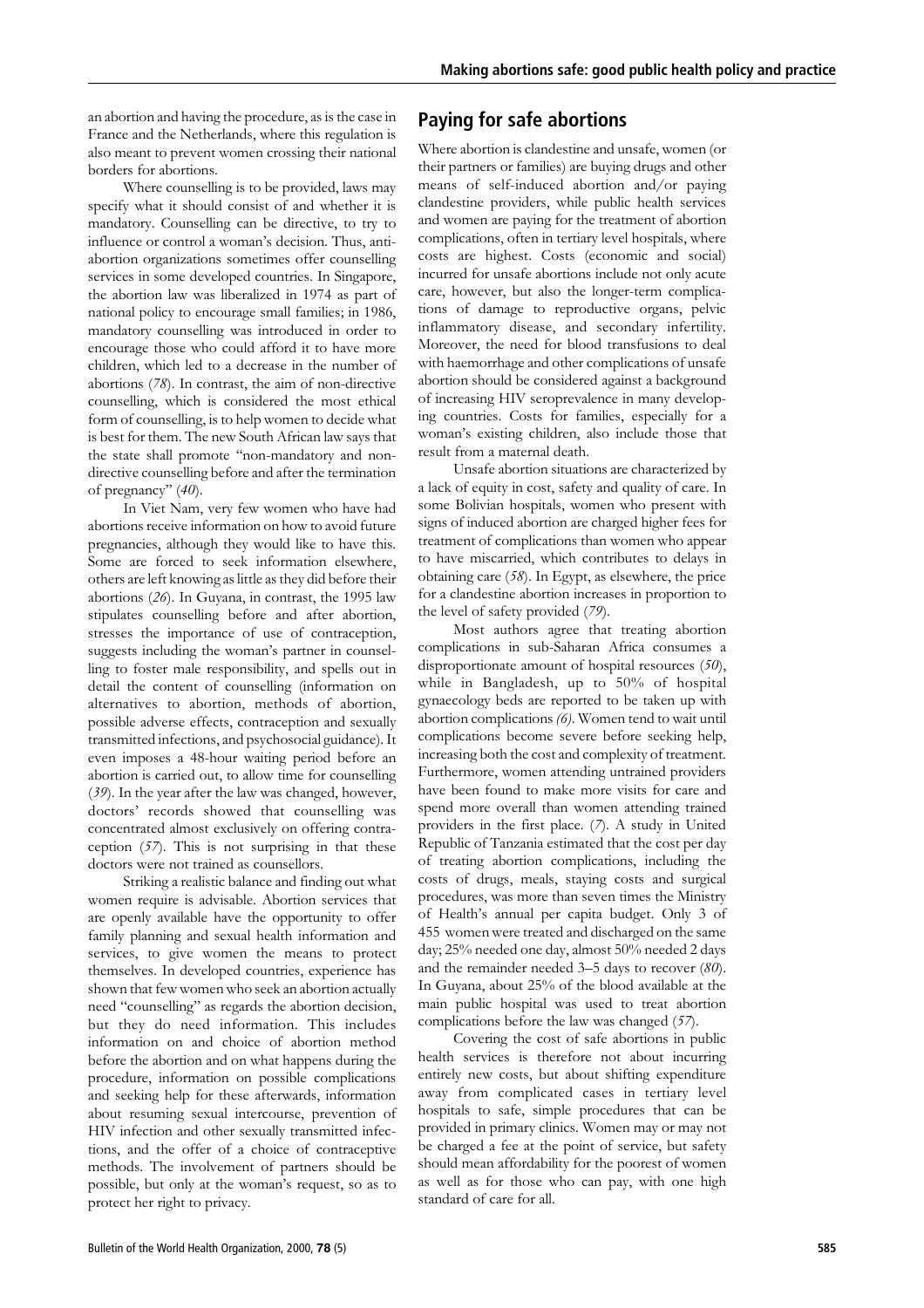### **Requirements for safe abortions**

Most developed countries still require that gynaecologists carry out abortions, yet this is not necessary, particularly not for abortions performed under 14 weeks of pregnancy, given that the skills needed have been greatly simplified and the rate of complications is so low  $(81)$ . With appropriate training, nurse-midwives or those with comparable training would be the most appropriate abortion providers.

Training of trainers, provision of equipment and training in vacuum aspiration techniques, and in how to provide medical abortions are needed. In many countries, one of the consequences of the longstanding illegality of abortion is that many providers are still using dilatation and curettage and other outdated methods, which have not been in use in developed countries for many years since they have a higher rate of morbidity. In the past decade, manual vacuum aspiration, which is considerably safer and less costly, has been used to treat incomplete abortions following unsafe procedures in a growing number of developing countries (82). In Nigeria, manual vacuum aspiration has been used on an outpatient basis for most cases of abortion complications, reducing waiting time for women from 48-72 hours to 10-15 minutes  $(83)$ . In addition to reducing mortality and morbidity from unsafe abortions  $(84)$ , vacuum aspiration can also be used for safe, early abortions up to 14 weeks of pregnancy - preventing the consequences of unsafe abortions altogether. In South Africa, the training of midwives in manual vacuum aspiration is a key activity of the new national abortion programme. (85).

"The guidelines for training midwives prescribe a 160-hour course combining theory and clinical practicals. The curriculum includes an overview of the [law] and the problem of unsafe abortion, professional practice and ethics, communication skills and counselling techniques, patient assessment and preparation, pharmacology, the MVA technique, infection control, management of abortion complications, post-abortion family planning, emergency contraception, identification and treatment of sexually transmitted infections (STIs) and strategies for dual protection against unwanted pregnancy and  $STIs...." (85).$ 

First trimester abortions using surgical or medical methods<sup>e</sup> can be provided on an outpatient basis in primary care facilities; newer second trimester methods also require less skilled management than in the past (e.g. intravaginal misoprostol in weeks 12-22 of pregnancy) (86, 87). Where prevalence of sexually transmitted infections is high among women seeking abortion, prophylactic antibiotic treatment prior to

surgical abortion can prevent infection of the upper reproductive tract (88).

A study comparing medical abortion using mifepristone-misoprostol with early surgical abortion in China, Cuba, and India found medical abortion to be safe, efficacious and acceptable under a range of conditions (89). Fully established services for routine surgical abortion are not required prior to introducing medical abortion, although vacuum aspiration is a necessary back-up to both first and second trimester medical procedures for the small number of cases of incomplete abortion (90). It has been persuasively argued that medical abortion can be largely self-administered as long as the woman considers the method acceptable, is early enough in pregnancy (up to 9 weeks LMP), can adhere to the protocol, is able to manage minor adverse reactions and seek help for more serious ones, can notice and cope with the expulsion of the embryo, and can recognize a complete abortion, return for a follow-up visit or use a home pregnancy test  $(91)$ .

Along with safe methods and trained providers, programmes require locally accessible services in both rural and urban areas. In Zambia, gynaecologists were found to be a major obstacle to the setting up of safe abortion services  $(92)$ . The ambivalence of doctors was also found to have hampered the implementation of a revised abortion law in Indonesia (41). In Bangladesh and India, untrained providers, who are often more easily accessible in rural areas, have never actively been stopped from practising (7, 64). In South Africa, in contrast, as cases have arisen where unlicensed providers have continued to offer services despite the changed legal status of abortion, criminal charges have been pressed against them. A nationally coordinated programme aims to ensure that throughout the country, primary and secondary care facilities are prepared to perform abortions. All nine provinces in South Africa have developed provincial plans, each in collaboration with a medical school or a tertiary training hospital. A national advisory group has been set up to coordinate and monitor implementation of the new law, including health service managers, representatives from medical schools, academics and specialists, the nursing council, researchers and the nongovernmental sector. This group plans to meet every 4–6 months and make recommendations to government on relevant issues  $(85)$ .

# **Quality of care**

Bringing abortion services out into the open is a precondition for ensuring quality of care, accessibility, availability and affordability, especially for the poorest women. This encourages health professionals to provide a defensible service. In Guyana, for example, although most clandestine abortion providers were medical professionals before the law was changed in 1995, septic abortion was the third highest cause (19%) of hospital admissions. After the law

<sup>&</sup>lt;sup>e</sup> Surgical abortion here refers to vacuum aspiration and manual vacuum aspiration. Medical abortion refers to the intravaginal application of a combination of mifepristone and a prostaglandin, either gemeprost (which requires refrigeration) or misoprostol (which does not).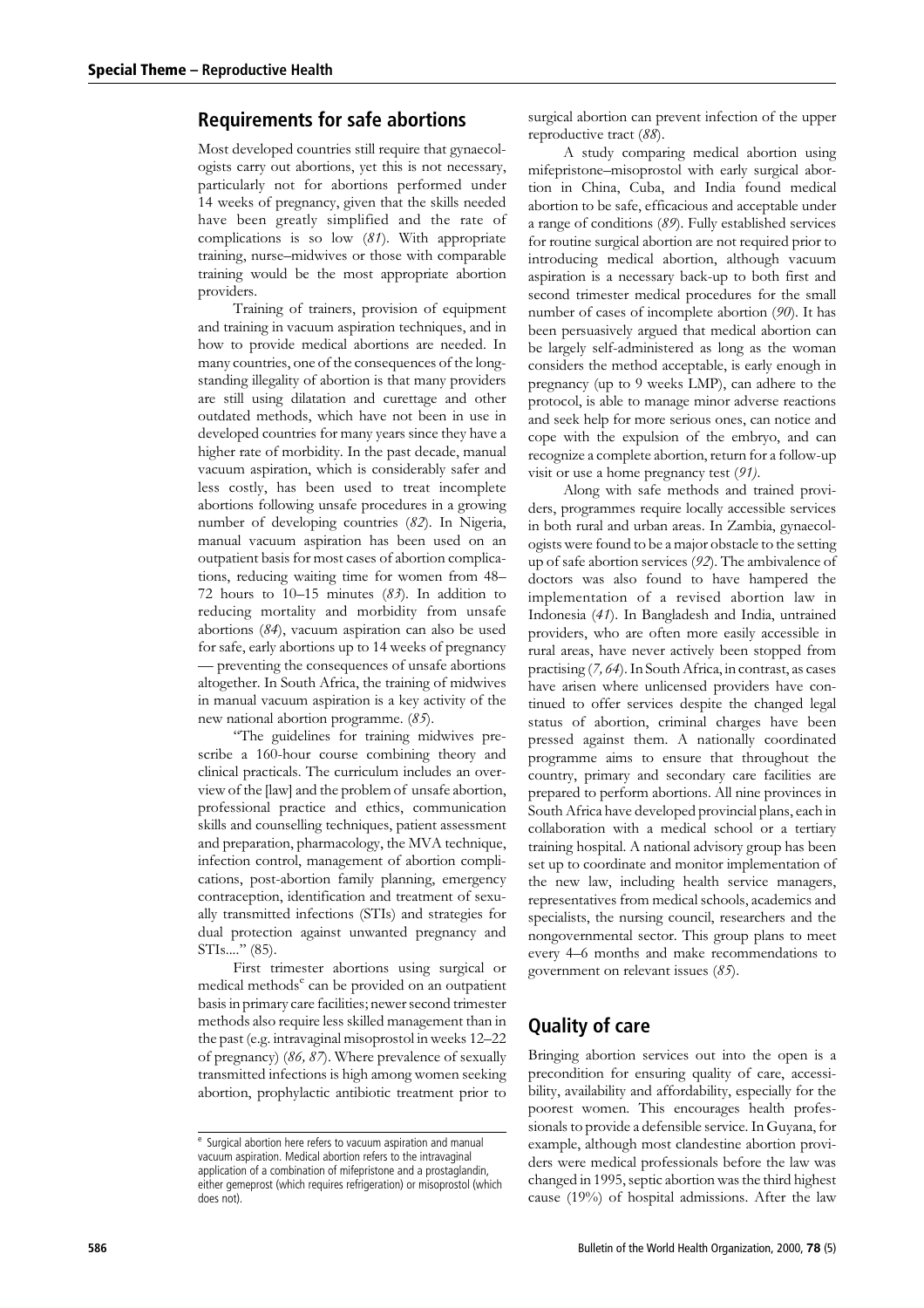changed, this same group of providers organized themselves and voluntarily began to give prophylactic antibiotics. Admissions to the main public hospital for septic and incomplete abortions fell by 41% within 6 months of this decision  $(57)$ .

Public visibility in service provision means that women will have a more open choice of providers and can take action if their rights are violated or care is substandard; legalization also ensures that providers who attempt to sexually molest clients, anecdotally a not uncommon problem for women seeking clandestine abortions, can be prosecuted (57). Sympathetic treatment on the part of service providers is important. Uncaring treatment and verbal abuse on the part of health care staff towards women seeking treatment for complications of clandestine abortion has been well documented in Latin America (29, 51). Indeed, lack of sympathy is a problem in many countries, even those with safe abortion services such as Great Britain and the USA (81, 93), where abortion has been legal for 30 years. South Africa is trying to confront this problem through workshops for service providers, to clarify values and increase empathy and respect for women with unwanted pregnancies  $(85)$ .

Other ways to monitor and ensure quality of care in developing  $(57, 85)$  and developed countries alike include the following: oversight by an independent national advisory body, decisions as to whether or not the procedure will be covered by national health insurance, the standards that approved institutions must meet, regulation of fees for services and requirements for record-keeping, and the collection of data. In Guyana, data collection includes relevant demographic information about the woman, length of pregnancy, reasons for abortion, type of procedure, any complications and whether and what kind of contraceptive method was provided. Where deaths from dangerous abortions were previously high, and to ensure that the mortality rate declines towards zero, the collection of baseline data (57) and regular audit of all reported abortion-related deaths, as part of broader maternal mortality audits, will reveal continuing risks, allowing discussion and action to reduce these.<sup>1</sup>

Guidelines for health service professionals are valuable for ensuring equity of access and quality of care. The United Kingdom Royal College of Obstetricians and Gynaecologists is currently preparing evidence-based guidelines that cover organization of services, information for women, pre-abortion assessment, abortion procedures, management of complications and after-care (94).

#### **Raising public awareness**

Although abortion has been legal in India since 1972, interviews with 67 women in rural Maharashtra in 1997 found that only 18% knew that this was the case, while 64% thought it was not, and the remainder were unsure. Even those who knew it was legal sometimes had inadequate or incorrect information about whether husbands' consent was needed eligibility for abortion, and the time limits within which abortion is permitted (64).

In Puerto Rico, although abortion has been legal for 20 years (a consequence of its commonwealth status with the USA), there is still a widespread perception that abortion remains illegal. Public information on where women can get an abortion is very limited, and clinics still use euphemisms to suggest that abortion services are provided. Medical students also know very little about what is permitted (95).

In Mozambique, although abortion has not been legalized as such, safe terminations have been available at the main hospital in Maputo since 1981 in order to reduce mortality from unsafe abortions. However, a study reported in 1997 found that young women who had recently migrated to the city, who did not have a steady partner, who were from poorer socioeconomic groups, who did not use contraception and who had no previous abortions were less likely to know that they could obtain a safe abortion at that hospital. They were more likely to seek clandestine abortions and experience complications, for which they went to that same hospital. Thus, the women who were most at risk were also those who had the least information (96).

Hence, widespread public awareness is an important component in making abortion safe where it has previously been unsafe; women need to know that safe abortions are not only permitted but available.

## **Conclusions**

Much can be done despite the difficulties of changing national abortion laws. Women's health groups and other advocates, parliamentarians and health professionals, can work together to support the right of women not to die from unsafe abortions and to ensure that they receive treatment for complications. They can urge hospitals not to report women and legitimate service providers to the police, as well as advocate for the decriminalization of abortion. In countries where the letter of the law is not a primary obstacle, they can also campaign for a choice of safe abortion methods, improvements in regulations governing the registration of providers and facilities, and for better training for providers. Additionally, they can monitor accessibility, affordability, and quality of care in these services (97, 98).

Even where legal change has not taken place or is not likely to happen quickly, improvements in the abortion methods used and in the responsiveness of providers to the demand for safer abortions can improve the situation to some extent. Committed doctors can make an important difference by

<sup>&</sup>lt;sup>f</sup> For example, Why mothers die: report on confidential enquiries into maternal deaths in the United Kingdom 1994-1996. London, Her Majesty's Stationery Office, 1998. These reports are published every 3 vears.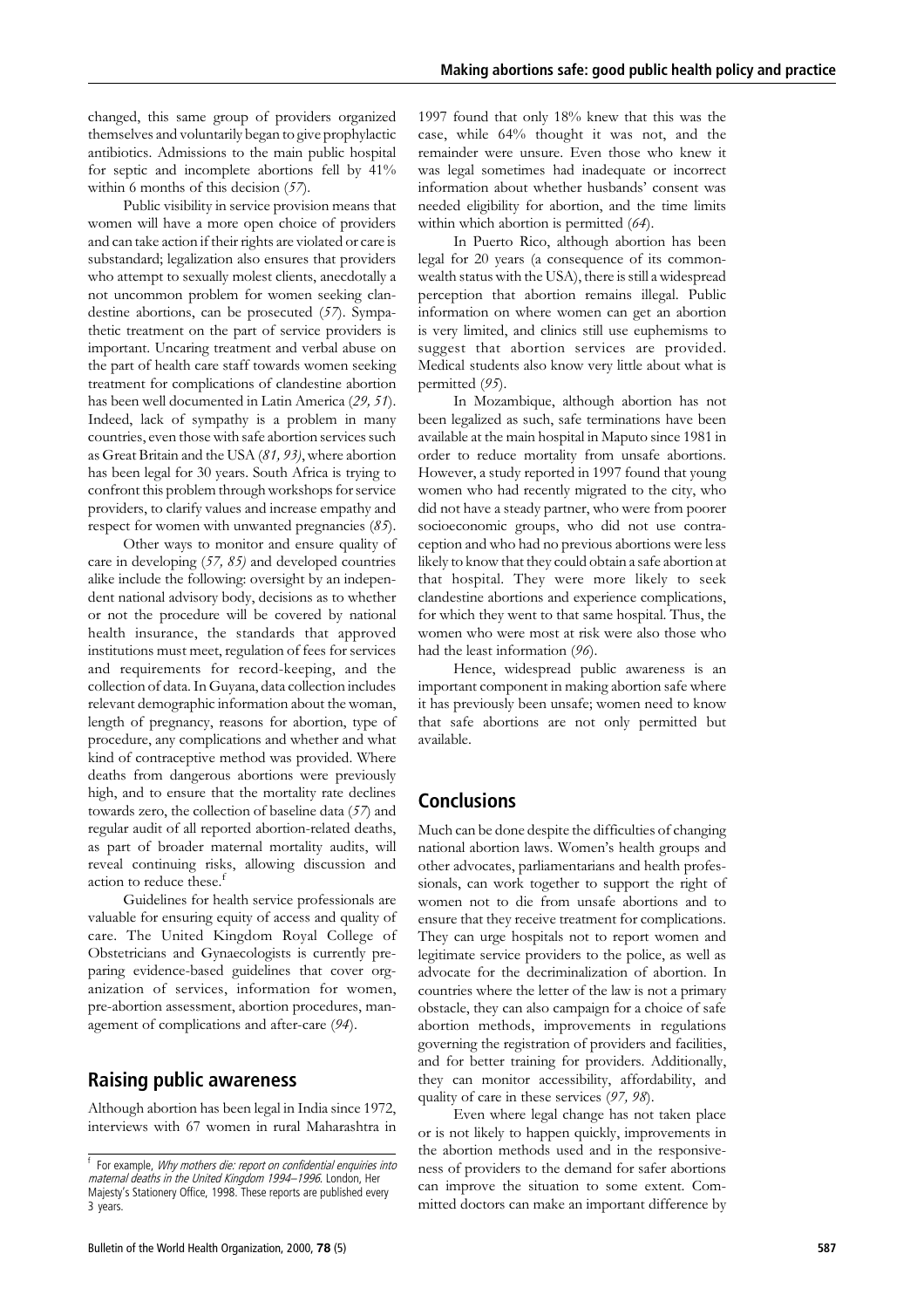providing treatment for abortion complications (99), interpreting the law in a liberal way and providing safe services where these are legal (92), and training providers in the safest techniques to reduce mortality and morbidity (96, 100). Furthermore, courts can pass judgements that result in shorter prison sentences and fewer prosecutions of women for having abortions, and help to open the way to law reform. This occurred in Nepal in the 1990s (101) as it did in countries such as Spain in the 1970s.

Abortion law reform is a necessary condition for making abortion safe, though it is not sufficient in itself. Women remain vulnerable where safe abortion is not legally sanctioned because quality of care cannot be assured, abuses cannot be challenged and both women and providers remain at risk of prosecution, blackmail, and social and professional stigma. The

dedication of individuals to providing treatment for abortion complications or safe abortions in a context of clandestinity, important as it is, cannot make up for the absence of a legal framework and national programmes. In the long run, abortion needs to be decriminalized in order for it to be made safe.

Although law, policy and women's rights are central to this issue, making abortions safe is above all a public health responsibility of governments. Moreover, reducing maternal mortality by making abortions safe is also an important part of the international commitment made in Cairo in 1994 at the UN International Conference on Population and Development (ICPD) and re-affirmed at the Cairo+5 meeting in 1999. The practical steps to bring about the changes outlined in this article could be achieved by most countries in a few short years once they have committed themselves to making abortion safe. ■

#### Résumé

#### Eliminer les risques liés à l'avortement – devoir d'une bonne politique de santé publique

Selon l'OMS, 25 % environ de toutes les grossesses dans le monde sont interrompues volontairement, soit environ 50 millions chaque année. Vingt millions de ces avortements se déroulent dans des conditions dangereuses, soit que les personnes qui les pratiquent n'ont pas la formation voulue, soit qu'elles utilisent des méthodes à risque, voire les deux à la fois. La mortalité liée aux avortements représente au moins 13 % de la mortalité maternelle dans le monde. La prévention de la morbidité et de la mortalité dues aux avortements dans les pays où elles restent élevées relève de la santé publique et elle fait partie des initiatives pour une maternité sans risque. Le présent article examine les changements à apporter à la politique générale et à la prestation des services de santé pour éliminer les risques associés aux avortements. Il s'inspire d'articles publiés dans les pays en développement où ces questions ont été étudiées et où certains de ces changements ont été effectués.

Bien que la fécondité ait baissé de moitié ou presque dans les pays en développement depuis les années 60, la volonté de contrôler et d'espacer les naissances s'est développée plus rapidement que la pratique de la contraception. La baisse de la fécondité est parfois imputée à la seule efficacité de la contraception mais l'interruption volontaire de grossesse est un important facteur complémentaire. Au-delà de leur existence en tant qu'instruments juridiques, les bonnes lois et les bonnes politiques témoignent de la reconnaissance publique de la nécessité pour les femmes de l'avortement, au même titre que la contraception. Elles traduisent le respect pour la responsabilité des femmes en tant que mères et la conscience du coût des avortements dangereux, non seulement pour les femmes mais aussi pour leurs enfants, leur partenaire et leur famille.

L'élimination des risques liés à l'avortement passe par la légalisation de l'avortement. Si des mesures visant à réduire les risques liés aux avortements ont été prises

dans de nombreux pays avant ou sans que la loi ait été modifiée, la sécurité n'est garantie gu'une fois la loi révisée. La « sécurité » ne se limite pas aux procédés médicaux utilisés par chaque praticien. Elle consiste aussi à écarter tout risque de sanction contre les femmes et les praticiens, même là où l'avortement illégal est sciemment toléré par les pouvoirs publics.

Toute une gamme de mesures positives ont été prises en vue de réduire la mortalité et la morbidité associées aux avortements par de nombreux pays. Pour être efficaces, ces mesures doivent tenir compte des raisons pour lesquelles les femmes avortent, du type de services requis et à quel stade de la grossesse, du type voulu de dispensateurs de soins, et des aspects relatifs à la formation, au coût et au conseil. Trois conditions essentielles doivent être remplies : des changements doivent être apportés au niveau de la politique nationale; une formation doit être dispensée aux personnels appelés à pratiquer les avortements et les services doivent être assurés au premier niveau approprié des services de santé ; il faut veiller à ce que les femmes s'adressent à ces services et non à ceux de praticiens non qualifiés. Il est indispensable que le public soit informé de l'existence des services pratiquant les avortements, en particulier les adolescentes et les femmes célibataires, qui ont moins accès aux services de santé génésique en général.

La santé d'une femme est d'autant moins exposée et la tâche du praticien d'autant moins compliquée que l'avortement est pratiqué à un stade précoce de la grossesse. Les réglementations qui tendent à retarder l'intervention sont à éviter ; l'avortement, par exemple, doit être autorisé à la demande d'une femme, en l'absence de tout autre intermédiaire. Avec la formation voulue, les infirmières/sages-femmes seraient les personnes les plus indiquées pour pratiquer les avortements. Il faudra former des instructeurs, fournir le matériel nécessaire et assurer une formation aux techniques d'aspiration et à la façon de pratiquer les avortements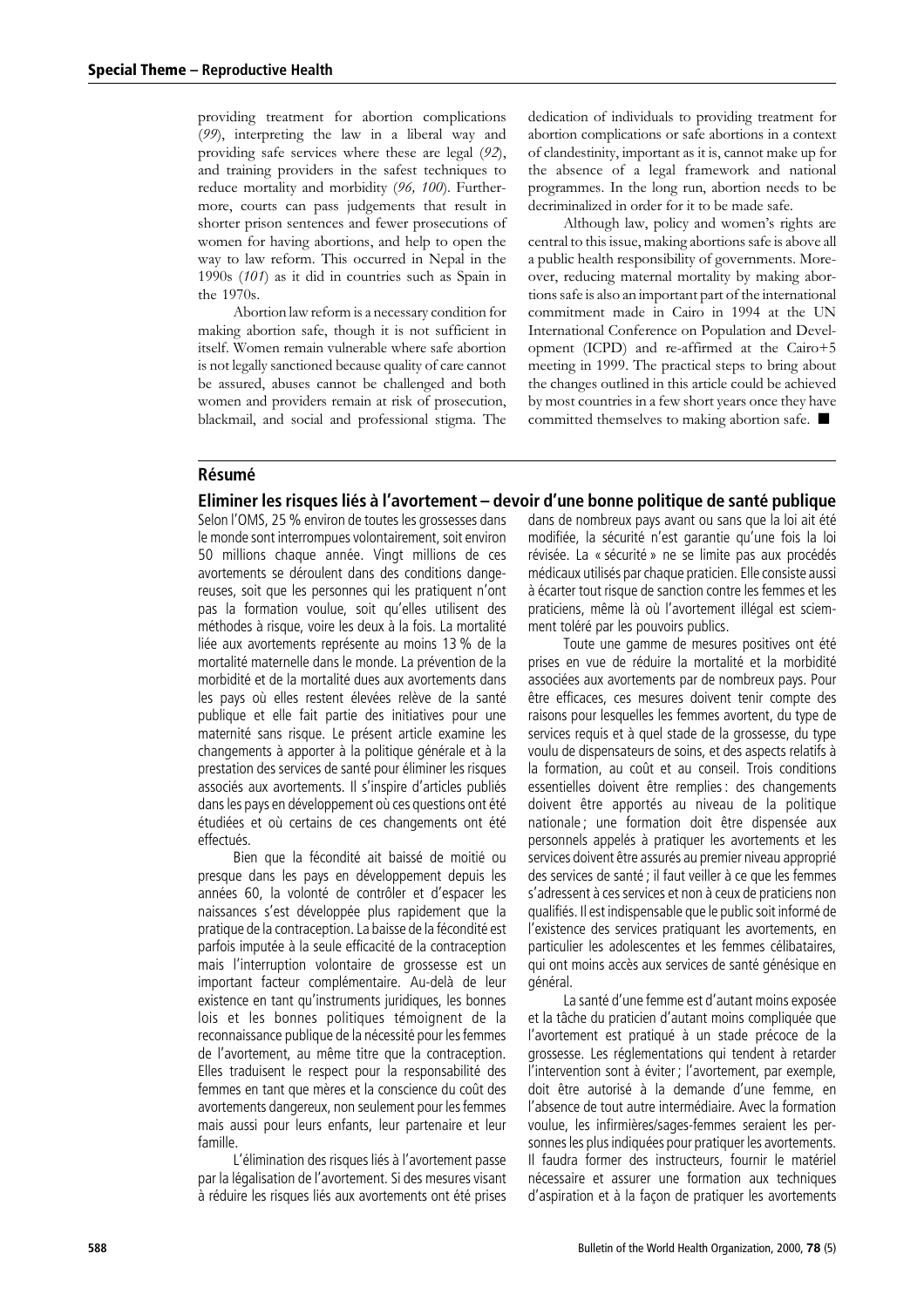prescrits pour raison médicale. Dans les pays industrialisés, les femmes qui sollicitent un avortement ont rarement besoin d'un véritable « conseil » pour ce qui est de la décision d'avorter mais elles ont besoin d'informations. Des informations doivent ainsi leur être fournies sur la méthode choisie, sur la reprise des rapports sexuels, sur la prévention de la transmission du virus de l'immunodéficience humaine (VIH) et des autres maladies sexuellement transmissibles et sur divers moyens de contraception et l'usage du préservatif.

La pratique des avortements dangereux se caractérise par l'inégalité du coût, de la sécurité et de la qualité des soins. La sécurité signifie l'accessibilité financière pour les femmes les plus pauvres comme pour celles qui ont la possibilité de payer, avec des soins de qualité pour toutes. La prise en charge du coût des avortements pratiqués en toute sécurité dans les services

de santé publics ne constitue pas en soi une dépense nouvelle ; elle consiste à remplacer les dépenses liées aux complications soignées dans les hôpitaux du niveau tertiaire par des actes simples pratiqués en toute sécurité dans des dispensaires accessibles localement.

Beaucoup de progrès peuvent être accomplis avec des médecins et des hôpitaux, des promoteurs de la santé des femmes et des tribunaux déterminés, sans même que les lois changent. Mais la responsabilité d'éliminer les risques liés aux avortements est un aspect de la santé publique qui relève avant tout des gouvernements. La réduction de la mortalité maternelle due aux avortements dangereux fait partie de l'engagement international pris au Caire en 1994, et réaffirmé en 1999 (Le Caire + 5). Le présent article décrit les mesures pratiques à la disposition des pays pour réaliser ce changement.

#### **Resumen**

#### Abortos sin riesgo: un componente indispensable de las políticas y prácticas adecuadas de salud pública

La OMS ha calculado que, a nivel mundial, un 25% de los embarazos terminan en un aborto provocado, lo que representa aproximadamente 50 millones de abortos cada año. De ellos. 20 millones son practicados en condiciones peligrosas, debido ya sea a la intervención de personas no adiestradas, al uso de técnicas peligrosas o a ambas cosas. La mortalidad por aborto representa al menos el 13% de la mortalidad materna a nivel mundial. La prevención de la mortalidad y la morbilidad por aborto en los países donde esas tasas siguen siendo altas es una responsabilidad de salud pública y un componente de las iniciativas de Maternidad sin Riesgo. Este artículo analiza los cambios que es necesario introducir en las políticas y la prestación de servicios de salud para acabar con los abortos peligrosos. Se basa para ello en un examen de artículos de países en desarrollo en los que se ha estudiado este problema y en los que se han introducido algunos de esos cambios.

Aunque la fecundidad se ha reducido casi a la mitad en los países en desarrollo desde los años sesenta, el interés por controlar y espaciar los nacimientos ha aumentado más rápidamente que las tasas de utilización de métodos anticonceptivos. La disminución de la fecundidad se atribuye a veces únicamente a unas prácticas anticonceptivas eficaces, pero el aborto provocado es un complemento importante. Unas leyes y políticas adecuadas, además de proporcionar un instrumento jurídico, demuestran la aceptación pública del hecho de que las mujeres necesitan poder recurrir al aborto, así como a métodos anticonceptivos; demuestran también respeto hacia la responsabilidad de las mujeres como madres, y conciencia de los costos que representan los abortos peligrosos, no sólo para las mujeres, sino también para sus hijos ya nacidos, su pareja y su familia.

Legalizar el aborto es una condición esencial para hacerlo más seguro. Aunque en muchos países la tendencia a la disminución de la peligrosidad del aborto comenzó antes de que se cambiaran las leyes, o sin necesidad de tales cambios, la modificación de la legislación es indispensable para mantener la seguridad lograda. Por seguridad no se entiende sólo la utilización de procedimientos médicos sin riesgos. Se trata también de evitar que se adopten medidas punitivas tanto contra las mujeres como contra el personal sanitario, incluso cuando el Estado tolera el aborto ilegal.

Se han tomado diversas medidas para reducir la mortalidad y la morbilidad por aborto en un número creciente de países. Para ser eficaces, tales medidas deben tener en cuenta las razones que llevan a las mujeres a recurrir al aborto, el tipo de servicios que deben prestarse y en qué fases del embarazo, el tipo de dispensadores de atención necesarios, y diversos aspectos de la capacitación, los costos y el apoyo psicológico. Se requieren tres acciones cruciales; a saber: introducir cambios en la política nacional, adiestrar en las prácticas de aborto a los dispensadores de asistencia oportunos y ofrecer servicios en los puntos apropiados del sistema de atención primaria, y asegurar que las mujeres utilicen esos servicios y no recurran a prestadores de asistencia no capacitados. La sensibilización del público respecto a la existencia de servicios de aborto es fundamental, sobre todo entre las adolescentes y las mujeres solteras, cuyo acceso a los servicios de salud reproductiva es en general menor.

Cuanto más al comienzo del embarazo se provogue el aborto, menos riesgo supondrá para la salud de la mujer y menos complicado resultará para quien lo practique. Deben evitarse las medidas de regulación que tiendan a retrasar el procedimiento; por ejemplo, la intervención se debe poder realizar simplemente a petición de la interesada, sin la tutela de ninguna otra persona. Con el adiestramiento oportuno, las enfermeras-parteras serían el personal más adecuado para esos fines. La capacitación de los instructores, el suministro de equipo de aspiración por vacío y la enseñanza de su manejo y de la manera de realizar abortos médicos... todo ello es necesario. En los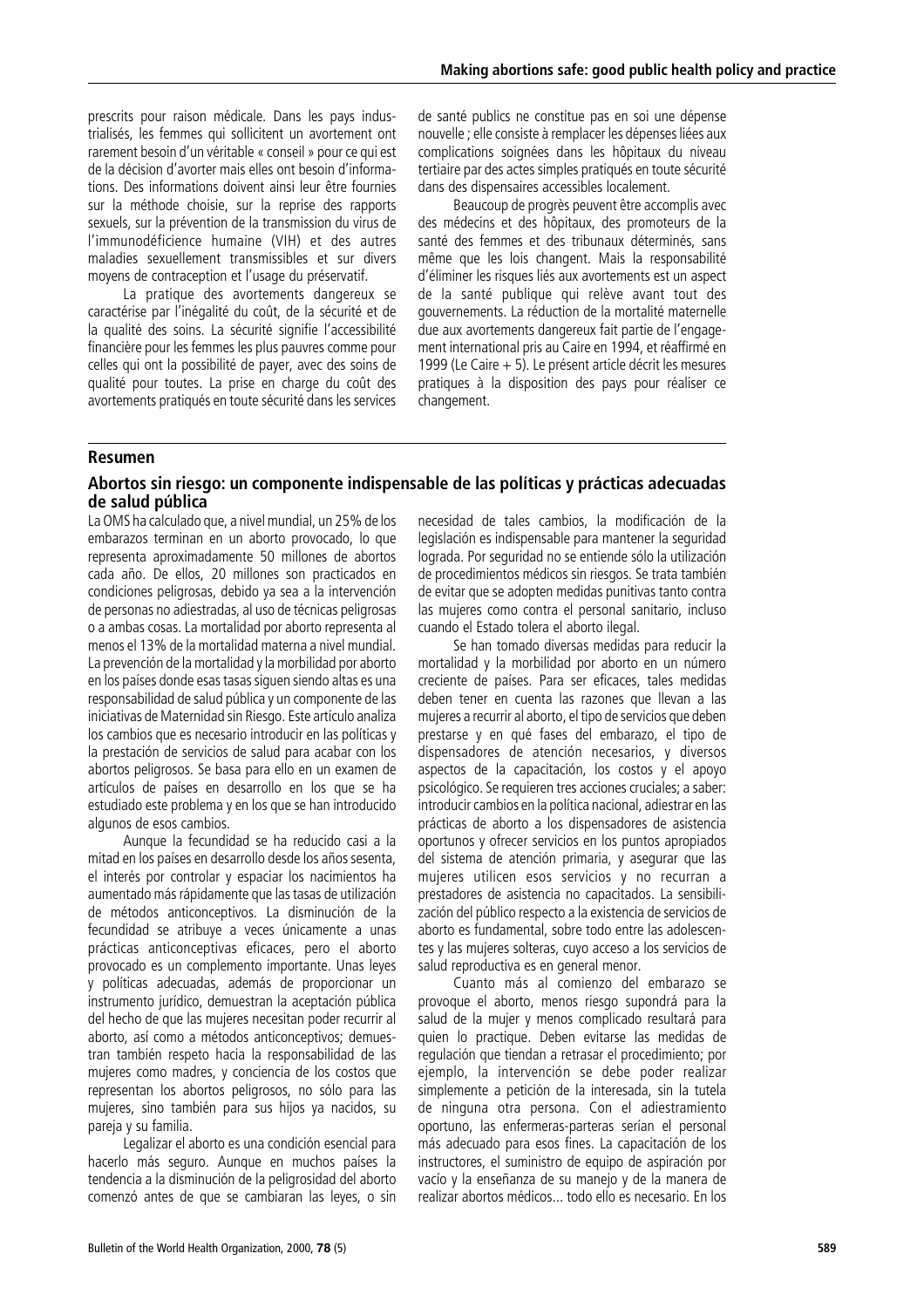países desarrollados, pocas de las mujeres que quieren abortar necesitan en realidad «apoyo psicológico» para decidirse a hacerlo, pero sí necesitan información. Ello incluye la información relativa a los métodos abortivos y la elección de uno de ellos. los consejos sobre la reanudación del coito, la prevención de la propagación del virus de la inmunodeficiencia humana (VIH) y de otras enfermedades de transmisión sexual, y la elección de anticonceptivos y preservativos.

El aborto peligroso se inscribe en una situación de falta de equidad en el costo, falta de seguridad y mala calidad de la atención, mientras que el aborto sin riesgos es accesible tanto para las mujeres más pobres como para las que pueden costearlo, y se asocia a una alta calidad de la atención para todas. Para costear los abortos sin riesgo en los servicios de salud pública no es necesario crear una nueva partida de gastos, basta con

destinar parte de los fondos dedicados a tratar los casos complicados en los hospitales de nivel terciario a introducir técnicas sencillas y seguras en los dispensarios locales

Es mucho lo que puede lograrse gracias a la intervención de los médicos y los hospitales comprometidos en esas iniciativas, así como a los activistas y tribunales que defienden la salud de la mujer, incluso en ausencia de cambios legislativos. Sin embargo, convertir los abortos peligrosos en seguros es ante todo una cuestión de salud pública que incumbe a los gobiernos. La reducción de la mortalidad materna por abortos peligrosos forma parte del compromiso internacional contraído en El Cairo en 1994, y reafirmado en El Cairo+5 en 1999. El artículo esboza las medidas prácticas que los países pueden adoptar para propiciar esos cambios.

#### **References**

- 1. Unsafe abortion: global and regional estimates of incidence and mortality due to unsafe abortion. Geneva, World Health Organization, 1998 (unpublished document WHO/RHT/MSM/  $97.16$
- 2. Sharing responsibility: women, society and abortion worldwide. New York, NY, Alan Guttmacher Institute, 1999; 35.
- 3. Sharing responsibility: women, society and abortion worldwide. New York, NY, Alan Guttmacher Institute, 1999: 36.
- 4. Wulf D. Jones H. Health professionals' perceptions about induced abortion in South Central and Southeast Asia. International Family Planning Perspectives, 1997, 23 (2): 59-67.
- 5. Rodriguez K, Strickler J. Clandestine abortion in Latin America: provider perspectives. Women and Health, 1999,  $28(3): 59 - 75$
- 6. Ahmed S et al. Induced abortion: what's happening in rural Bangladesh. Reproductive Health Matters, 1999, 7 (14): 19-29.
- 7. Makinwa-Adebusoye P, Singh S, Audam S. Nigerian health professionals' perceptions about abortion. International Family Planning Perspectives, 1997, 23(4): 148-154.
- 8. Mahomed K et al. Improved treatment of abortion complications and post-abortion family planning in Zimbabwe. Paper presented at: 120th Annual Meeting, American Public Health Association, Washington, DC, 8-12 November 1992.
- 9. Bongaarts J. Trends in unwanted childbearing in the developing world. Presented at: Annual Meeting, Population Association of America, Washington, DC, 27-29 March 1997.
- 10. Singh S, Henshaw S. The incidence of abortion: a worldwide overview. Presented at: Seminar on Socio-Cultural and Political Aspects of Abortion from an Anthropological Perspective. Trivandrum, India, 25-28 March 1996.
- 11. Desgrées du Loû A et al. Le recours à l'avortement provoqué à Abidjan. Une cause de la baisse de la fecondité? [Recourse to induced abortion in Abidjan. A cause of the reduction in fertility?]. Population, 1999, 54 (3): 427-446 (in French).
- 12. Laughrin AK et al. Abortion and contraception in Kazakhstan, Kyrgyzstan, and Uzbekistan: the provider perspectives (preliminary results), 1994 (unpublished data).
- 13. Bankole A, Singh S, Haas T. Reasons why women have induced abortions: evidence from 27 countries. International Family Planning Perspectives, 1998. 24 (3): 117-127.
- 14. Frejka T, Atkin LC. The role of induced abortion in the fertility transition of Latin America In: Guzman IM et al. eds. The fertility transition in Latin America. Oxford. Oxford University Press. 1996: 179-191.
- 15. Huntington D. Advances and challenges in postabortion care operations research: summary report of a global meeting, 19-21 January 1998. New York, NY, Population Council, 1998.
- 16. Bastianelli C et al. Contraccezione e interruzione volontaria della gravidanza. Indagine conoscitiva su di un campione di 500 donne. [Contraception and induced abortion. Study of a sample of 500 women.] Minerva Ginecologica, 1996, 48 (9): 359-363 (in Italian).
- 17. Price SJ et al. Use of contraception in women who present for termination of pregnancy in inner London. Public Health, 1997, 111 (6): 377-382.
- 18. Pile J et al. The quality of abortion services in Turkey. In: Huntington D. Advances and challenges in postabortion care operations research: summary report of a global meeting, 19-21 January 1998. New York, NY, Population Council, 1998.
- 19. Georges E. Abortion policy and practice in Greece. Social Science and Medicine, 1996, 42 (4): 509-519.
- $20<sub>1</sub>$ Raševic M. Yugoslavia: abortion as a preferred method of birth control. Reproductive Health Matters, 1994, 2(3): 68-74.
- 21. Geldstein RN, Pantelides EA. Double subordination, double risk: class, gender and sexuality in adolescent women in Argentina. Reproductive Health Matters, 1997, 5 (9):121-131.
- 22. Palma I. Ouilodrán C. Adolescent pregnancy in Chile today: from marriage to abortion. Reproductive Health Matters, 1995,  $3(5): 12-21.$
- 23. Adjase ET. "Hu M'Ani So Ma Me Nti" (Two heads are better than one): teenage sexuality, unwanted pregnancy and the consequences of unsafe abortion in Sunyani district, Ghana. Amsterdam, Royal Tropical Institute, 1997 (MA thesis).
- 24. Lema VM, Rogo KO, Kamau RK. Induced abortion in Kenya: its determinants and associated factors. East African Medical Journal, 1996. 73 (3):164-168.
- 25. Bélanger D, Khuat TH. Young single women using abortion in Hanoi, Vietnam, Asia Pacific Population Journal, 1998, 13: 3-26.
- 26. Bélanger D, Khuat TH. Single women's experiences of sexual relationships and abortion in Hanoi, Vietnam. Reproductive Health Matters, 1999, 7 (14): 71-82.
- 27. Calves AE, Meekers D. Gender differentials in premarital sex, condom use, and abortion: a case study of Yaoundé, Cameroon. Washington, DC, Population Services International Research Division, 1997 (Working Paper No. 10).
- 28. Petchesky RP, Judd K, eds. Negotiating reproductive rights: women's perspectives across countries and culture. London. Zed Books, 1998.
- 29. Gillespie R. Voluntary childlessness in the UK. Reproductive Health Matters. 1999. 7 (13): 43-53.
- 30. Casas-Becerra L. Women prosecuted and imprisoned for abortion in Chile. Reproductive Health Matters, 1997,  $5(9): 29-36.$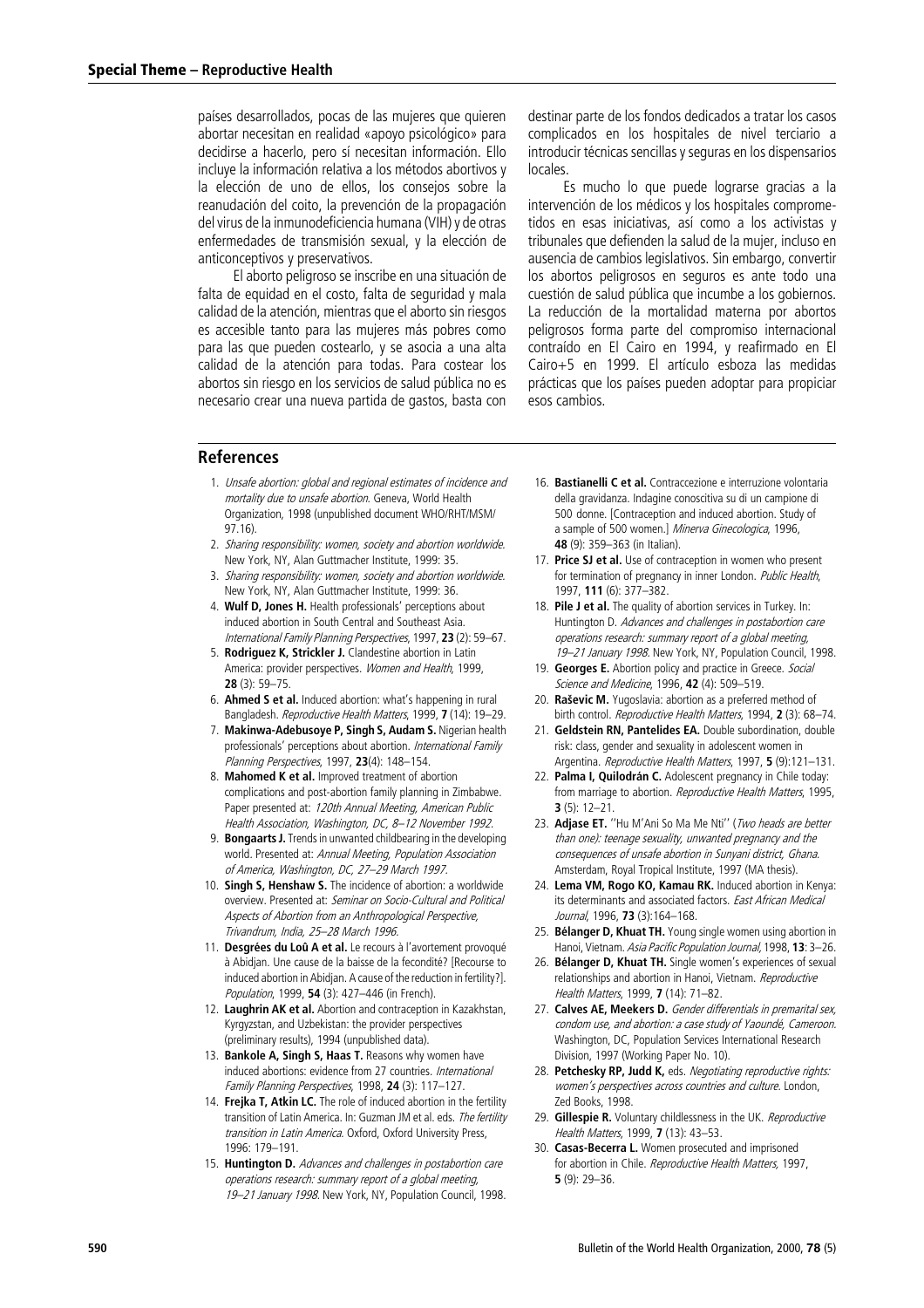- 31. Johansson A et al. Husbands' involvement in abortion in Vietnam. Studies in Family Planning, 1998, 29 (4): 400-413.
- 32. Wu T, Parish WL. The one-child policy and induced abortion in Jilin, China. Presented at: Annual Meeting, Population Association of America, Miami, 5-7 May 1994.
- 33. Johansson A et al. Abortion in context: women's experience in two villages in Thai Binh province, Vietnam. International Family Planning Perspectives, 1996, 22 (3):103-107.
- 34. Westley SB. Evidence mounts for sex-selective abortion in Asia. Asia-Pacific Population and Policy, 1995, 34: 1-4.
- 35. David H, Rademakers J. Lessons from the Dutch abortion experience. Studies in Family Planning. 1996. 27 (6): 341-343.
- 36. Henshaw SK. Induced abortion: a world review, 1990. Family Planning Perspectives, 1990, 22 (2): 76-89.
- 37. Rahman A, Katzive L, Henshaw SK. A global review of laws on induced abortion, 1985-1997. International Family Planning Perspectives, 1998, 24 (2): 56-64.
- 38. Gursoy A. Abortion in Turkey: a matter of state, family or individual decision. Social Science and Medicine, 1996, 42 (4): 531-542.
- 39. Nunes FE, Delph YM. Making abortion law reform happen in Guyana: a success story. Reproductive Health Matters,  $1995.$  **3** (6):  $12-23$ .
- 40. Choice on Termination of Pregnancy Act, 1996. Republic of South Africa. Reproductive Health Matters, 1996, 5 (9): 116-118.
- 41. Djohan E et al. The attitudes of health providers towards abortion in Indonesia. Reproductive Health Matters, 1993,  $1(2): 32-40.$
- 42. Barbados Medical Termination of Pregnancy Act, 1983-4, Supplement to Official Gazette. Barbados, 17 February, 1983.
- 43. Tietze C, Henshaw SK. Abortion: a world review. New York, NY. Alan Guttmacher Institute, 1986: 26.
- 44. Gabriel A. Amathila goes it alone. Sister Namibia. September/ October, 1997.
- 45. Bill proposes to allow some abortions under health care system. Conscience, 1997, 18 (3): 31.
- 46. Bill to ease abortion restrictions narrowly defeated: Portugal. Conscience, 1997, 18 (1): 34.
- 47. *Abortion debate in Mexico*. Press release. Grupo de Información en Reproducción Elegida. Mexico City, October, 1998.
- 48. Tornaria C. Aborto: debate reabierto. [Abortion: a debate reopened]. Mujer/Fempress, 1994, 148/149: 4 (in Spanish).
- 49. **Baltar da Rocha MI.** The abortion issue in Brazil: a study of the debate in Congress. Estudos Feministas, 1996, 4 (2): 505-522.
- 50. Benson J et al. Complications of unsafe abortion in sub-Saharan Africa: a review. Health Policy and Planning, 1996, 11 (2): 117-131.
- 51. Langer A et al. Improving post-abortion care in a hospital in Oaxaca, Mexico. Reproductive Health Matters, 1997,  $5(9): 20-28$
- 52. Arilha M, Barbosa RM. Cytotec in Brazil: "At least it doesn't kill". Reproductive Health Matters. 1993. 1 (2): 41-52.
- 53. Costa SH. 1998. Commercial availability of misoprostol and induced abortion in Brazil *International Journal of Gynaecology* and Obstetrics, 1998, 63 (suppl. 1): S131-S139.
- 54. Fonseca W et al. [Sociodemographic, reproductive and clinical characteristics of abortion patients hospitalized in southern Brazil.] Cadernos Saúde Publica, 1998, 14 (2): 279-286 (in Portuguese).
- 55. Faúndes A. Data from the Sistema de Informações Hospitalares do Sistema Unificado de Saúde, 1998, (cited in ref. 2).
- 56. Faúndes A et al. Post-abortion complications after interruption of pregnancy with misoprostol. Advances in Contraception, 1996, 12 (1): 1-9.
- 57. Nunes F, Delph Y. Making abortion law reform work: steps and slips in Guyana. Reproductive Health Matters, 1997,  $5(9): 66-76.$
- 58. Diaz J et al. Evaluation of a strategy for improving the quality of services and contraceptive acceptance in the post-abortion period in three public sector hospitals in Bolivia. In: Huntington D. Advances and challenges in postabortion care operations research: summary report of a global meeting, 19-21 January 1998. New York, NY, Population Council, 1998.
- 59. Okagbue I. Pregnancy termination and the law in Nigeria. Studies in Family Planning, 1990, 21 (4): 197-208.
- 60. Kissling F. Abortion: the link between legality and safety. Reproductive Health Matters, 1993, 1 (2): 65-67.
- 61. Costa SH, Vessey MP. Misoprostol and illegal abortion in Rio de Janeiro, Brazil, *Lancet*, 1963, 341; 1258-1261.
- 62. Hajaj Gonzalez C et al. Congenital abnormalities in Brazilian children associated with misoprostol misuse in first trimester of pregnancy. Lancet, 1998, 351: 1624-1627.
- 63. Koster-Oyekan W. Why resort to illegal abortion in Zambia? Findings of a community-based study in Western Province. Social Science and Medicine, 1998, 46 (10): 1303-1312.
- 64. Gupte M, Bandewar S, Pisal H. Abortion needs of women in India: a case study of rural Maharashtra. Reproductive Health Matters, 1997, 5 (9): 77-86.
- 65. Khan ME et al. Situation analysis of medical termination of pregnancy (MTP) services in Gujarat, Maharashtra, Tamil Nadu and Uttar Pradesh. In: Huntington D. Advances and challenges in postabortion care operations research: summary report of a global meeting, 19-21 January 1998. New York, NY, Population Council, 1998.
- 66. Banwell SS, Paxman JM. The search for meaning: RU486/PG, pregnancy and the law of abortion. American Journal of Public Health, 1992, 82 (10): 1399-1406.
- 67. Yishai Y. Public ideas and public policy: abortion politics in four democracies. Comparative Politics, 1993, 25 (2): 207-228.
- 68. Smyth L. Narratives of Irishness and the problem of abortion: the X case 1992. Feminist Review. 1998. 60: 61-83
- 69. Lassey AT. Complications of induced abortions and their prevention in Ghana. East African Medical Journal, 1995, 72 (12): 774-777.
- 70. Malaysia Act A727 of 1989. Annual Review of Population Law, 1989. 16: 32.
- 71. Abortion statistics 1997: England and Wales. Pro-Choice Alliance, London. From: Office for National Statistics Monitors AB 98/3 & 4, 26 June 1998.
- 72. Alvarez-Laionchere C. Commentary on abortion law and practice in Cuba. International Journal of Gynecology and Obstetrics, 1989, 3 (suppl.): 93-95.
- 73. Kamal MG et al. Study on interventions necessary for preventing rejection of MR clients. Dhaka, Bangladesh Association for Prevention of Septic Abortion, 1990.
- 74. The Swedish Abortion Act. Stockholm, Ministry of Health and Social Affairs, 1995,
- 75. Stevens M, Xaba M. Commentary. Reproductive Health Matters, 1997, 5 (9): 119.
- 76. Meyers C, Woods RD. An obligation to provide abortion services: what happens when physicians refuse? Journal of Medical Ethics, 1996, 22 (2): 115-120.
- 77. Soderberg H et al. Continued pregnancy among abortion applications. A study of women having a change of mind. Acta Obstetrica Gynecologica Scandinavica, 1997, 76 (10): 942-947.
- 78. Singh K et al. Abortion trends in Singapore: a 25-year review. Journal of Pediatric and Adolescent Gynecology, 1996,  $9(1): 27 - 30.$
- 79. Lane SD et al. Social Science and Medicine, 1998, 47 (8): 1089-1099
- 80. Mpangile GS et al. Factors associated with induced abortion in public hospitals in Dar es Salaam, Tanzania. Reproductive Health Matters, 1993, 1 (2): 21-31.
- 81. Roe J, Francome C, Bush M. Recruitment and training of British obstetrician-gynaecologists for abortion provision: conscientious objection versus opting out. Reproductive Health Matters, 1999, 7 (14): 97-105.